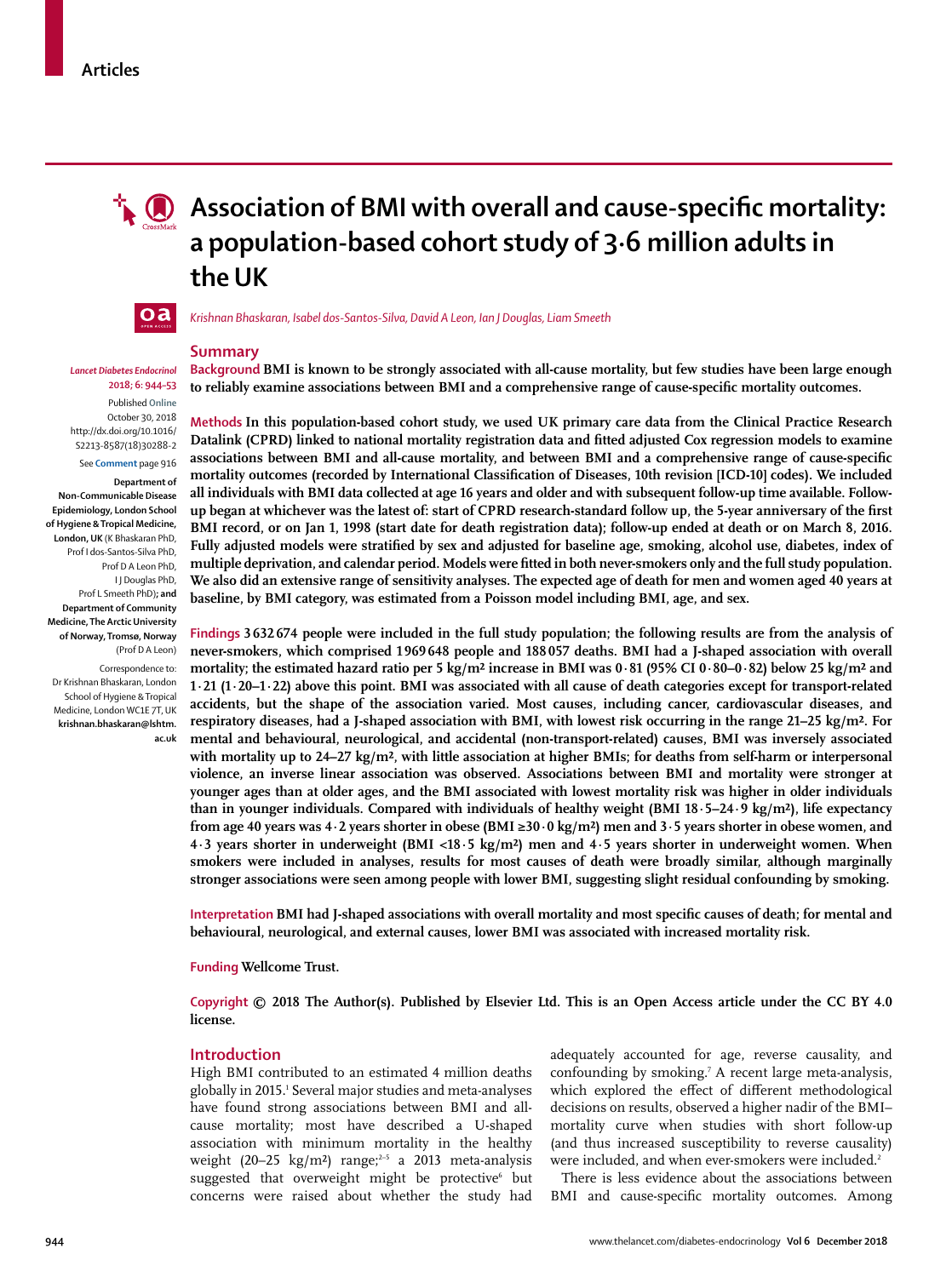# **Research in context**

# **Evidence before the study**

Two meta-analyses published in 2016 reviewed studies of associations between BMI and all-cause mortality. The first found a J-shaped association with lowest risk at a BMI of 23–24 kg/m² among never-smokers. Inclusion of smokers and people with existing but undiagnosed illnesses were identified as important potential sources of bias. The second, by the Global BMI Mortality Collaboration, was an individual patient data meta-analysis and found a similar pattern, largely consistent across four continents. In the absence of any broad systematic reviews examining the association of BMI and cause-specific mortality outcomes, we searched PubMed for articles published in the past 10 years (Jan 1, 2007, to Dec 31, 2017) and retrieved 67 studies that investigated associations between BMI (as a continuous variable or in at least three categories) and one or more cause-specific mortality outcomes. The search string was ("body mass index" OR bmi OR obes\*OR overweight) AND (mortality OR death); inclusion and exclusion criteria are listed in the appendix. The 67 included studies are described in the appendix; deaths from cardiovascular disease, cancer, and respiratory disease were most often studied, whereas only a small number of studies investigated deaths from other causes—namely, diabetes, external causes, liver or digestive diseases, kidney diseases, and infectious diseases. Only six studies investigated four or more of these categories of causes. Findings for cause-specific mortality outcomes from studies based in European, North American, Australian, and trans-continental settings (probably the most comparable to our data) are summarised in the appendix. Positive or J-shaped associations were observed for most cardiovascular disease mortality outcomes;

studies investigating cardiovascular mortality, increased BMI has generally been associated with increased risk,<sup>4,5,8,9</sup> but it is unclear whether risk begins to increase with overweight<sup>s</sup> or only with obesity,<sup>10</sup> and whether underweight affects risk.<sup>4,9</sup> U-shaped or J-shaped associations have been found between BMI and all-cancer mortality<sup>4</sup> but there is evidence of variation by cancer site based on studies looking at a range of site-specific cancers.<sup>11</sup> Drawing out patterns from existing evidence is complicated by variation in study settings and populations; in analytical strategy, including inclusion and exclusion of smokers, inclusion and exclusion of early follow-up time, and handling of pre-existing disease; and in the range and granularity of outcomes considered.

We aimed to examine in detail the association of BMI with all-cause and cause-specific mortality outcomes using a large, single, contemporary, population-based cohort. We applied a consistent approach to minimise reverse causality and residual confounding. We also investigated effect modification by key individual-level characteristics and estimated absolute effects of BMI on mortality outcomes.

associations between BMI and cancer mortality were smaller overall but varied by cancer site; inverse or U-shaped associations were reported for respiratory deaths, and for other outcomes there was limited evidence. Analogous results from 30 studies in Asian settings are also summarised in the appendix.

# **Added value of this study**

To the best of our knowledge, this is one of the largest single cohort studies of its kind to date that quantifies the associations between BMI and a comprehensive range of mortality outcomes at three levels of granularity, including several outcomes for which few previous data are available. We built on previous evidence by using flexible spline models to examine non-linearity in detail, and we also investigated potential effect modification. We used consistent methodology throughout to minimise confounding and reverse causality, and did extensive sensitivity analyses.

### **Implications of all the available evidence**

Important associations exist between BMI and almost every category of mortality outcome. In contrast with some previous evidence suggesting that overweight might be protective, we found that risk began to increase above 21–25 kg/m² for most outcomes, including all-cause mortality, cardiovascular disease, and cancer. However, for mental and behavioural, neurological, and external causes, only lower BMI was associated with increased risk. We found strong evidence of effect modification by age; further work is needed to explore the drivers of this effect and thus understand whether healthy weight recommendations might need to take age into consideration.

# **Methods**

# **Study design and setting**

We did a cohort study using prospectively collected data from the UK Clinical Practice Research Datalink (CPRD) linked to national death registration data. The CPRD contains primary care records from general practitioners (GPs) covering around 9% of the UK population; linkage to death registration data, including the date and causes of death, was available for 80% of GP clinics in England. CPRD data, including the linked subset, have been shown to be broadly representative of the general population in terms of age, sex, ethnicity, and BMI.<sup>12-15</sup>

The study protocol was approved by the London School of Hygiene & Tropical Medicine Ethics Committee (14389) and the Independent Scientific Advisory Committee for MHRA Database Research (protocol number 16\_174, approved Aug 24, 2016, and provided in the appendix).

# **Participants, exposures, and outcomes**

We included all individuals with BMI data collected at age 16 years and older and with subsequent follow-up time available; BMI data were processed as described See **Online** for appendix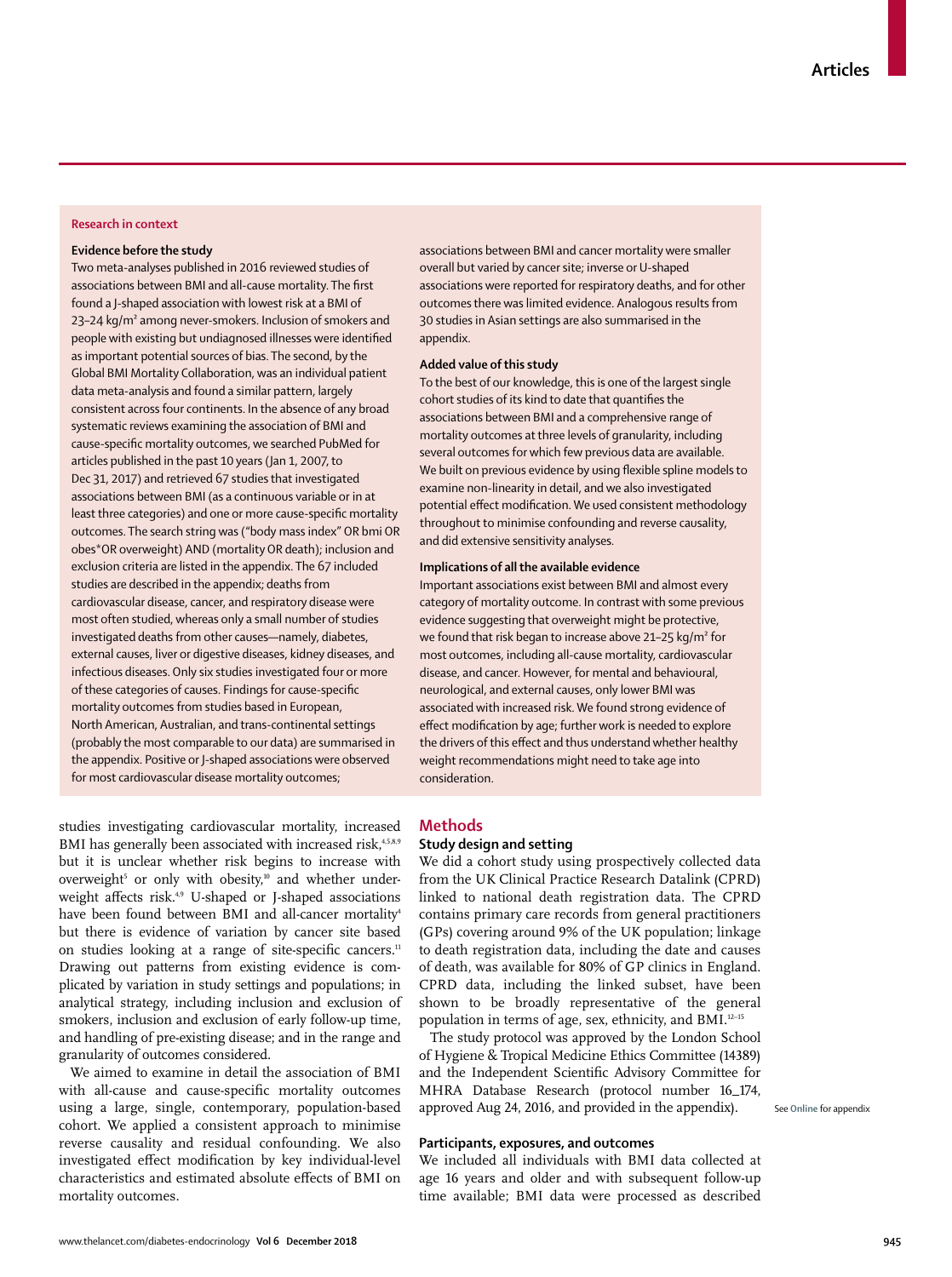elsewhere.12 Exposure was assigned as the earliest BMI recorded during CPRD research-standard follow-up (appendix);14 in the absence of BMI recorded at the start of follow-up, we used the most recent historical BMI record (if available) and updated it at the date of the first BMI during follow-up.

To minimise reverse causality (disease leading to weight change), we excluded the first 5 years of followup after the BMI record. Follow-up began at whichever was the latest of: start of CPRD research-standard follow-up, the 5-year anniversary of the first BMI record, or on Jan 1, 1998 (start date for death registration data);

|                                                        | Underweight<br>$(<18.5 \text{ kg/m}^2)$ ;<br>n=112077 | <b>Healthy weight</b><br>$(18.5 - 24.9 \text{ kg/m}^2)$ ;<br>n=1793989 | Overweight<br>$(25.0 - 29.9 \text{ kg/m}^2)$ ;<br>n=1151359 | Obese (≥30.0 kg/m <sup>2</sup> ); Overall; n=3 632 674<br>n=575249* |                                  |
|--------------------------------------------------------|-------------------------------------------------------|------------------------------------------------------------------------|-------------------------------------------------------------|---------------------------------------------------------------------|----------------------------------|
| Time from BMI record date to end of follow-up (years)  |                                                       |                                                                        |                                                             |                                                                     |                                  |
| Mean (SD)                                              | 12.2(5.4)                                             | 13.1(5.6)                                                              | 12.6(5.4)                                                   | 11.5(5.1)                                                           | 12.7(5.5)                        |
| Median (IQR)                                           | $11(7.8-15.6)$                                        | $12(8.4-17.2)$                                                         | $11.6(8.1 - 16.1)$                                          | $10.4(7.4 - 14.4)$                                                  | $11.6(8.1 - 16.3)$               |
| Total follow-up included<br>(millions of person-years) | 0.756                                                 | 13.614                                                                 | 8.248                                                       | 3.557                                                               | 26.176                           |
| Age (years)                                            |                                                       |                                                                        |                                                             |                                                                     |                                  |
| $30$                                                   | 73 653 (65.7%)                                        | 769152 (42.9%)                                                         | 271837 (23.6%)                                              | 124 965 (21.7%)                                                     | 1239 607 (34.1%)                 |
| 30-39                                                  | 15780 (14.1%)                                         | 394 672 (22.0%)                                                        | 253964 (22-1%)                                              | 123093 (21.4%)                                                      | 787509 (21.7%)                   |
| $40 - 49$                                              | 7529 (6.7%)                                           | 243730 (13.6%)                                                         | 211796 (18.4%)                                              | 116 511 (20-3%)                                                     | 579566 (16.0%)                   |
| $50 - 59$                                              | 4531 (4.0%)                                           | 163210 (9.1%)                                                          | 178 411 (15.5%)                                             | 99176 (17.2%)                                                       | 445328 (12-3%)                   |
| 60-69                                                  | 4221 (3.8%)                                           | 117085 (6.5%)                                                          | 137148 (11.9%)                                              | 70164 (12.2%)                                                       | 328618 (9.0%)                    |
| 70-79                                                  | 3937 (3.5%)                                           | 76 051 (4.2%)                                                          | 76 680 (6.7%)                                               | 33964 (5.9%)                                                        | 190 632 (5.2%)                   |
| $\geq 80$                                              | 2426 (2.2%)                                           | 30089 (1.7%)                                                           | 21523 (1.9%)                                                | 7376 (1.3%)                                                         | 61414 (1.7%)                     |
| Median (IQR)                                           | 24.7 (19.2-35.5)                                      | 32-7 (24-3-47-0)                                                       | $42.2(30.6 - 56.8)$                                         | 43.3 (31.6-56.5)                                                    | 36.9 (26.6-52.4)                 |
| Sex                                                    |                                                       |                                                                        |                                                             |                                                                     |                                  |
| Women                                                  | 78745 (70.3%)                                         | 1068110 (59.5%)                                                        | 518896 (45.1%)                                              | 322 647 (56.1%)                                                     | 1988398 (54.7%)                  |
| Men                                                    | 33332 (29.7%)                                         | 725879 (40.5%)                                                         | 632 463 (54.9%)                                             | 252 602 (43.9%)                                                     | 1644276 (45.3%)                  |
| Smoking status                                         |                                                       |                                                                        |                                                             |                                                                     |                                  |
| Never-smoker                                           | 59327 (52.9%)                                         | 989704 (55.2%)                                                         | 617698 (53.6%)                                              | 302 919 (52.7%)                                                     | 1969648 (54.2%)                  |
| Current smoker                                         | 41272 (36.8%)                                         | 559 478 (31.2%)                                                        | 312 427 (27-1%)                                             | 147707 (25.7%)                                                      | 1060884 (29.2%)                  |
| Ex-smoker                                              | 9828 (8.8%)                                           | 231269 (12.9%)                                                         | 214542 (18.6%)                                              | 121130 (21.1%)                                                      | 576769 (15.9%)                   |
| Data missing                                           | 1650 (1.5%)                                           | 13538 (0.8%)                                                           | 6692 (0.6%)                                                 | 3493 (0.6%)                                                         | 25373 (0.7%)                     |
| Alcohol use                                            |                                                       |                                                                        |                                                             |                                                                     |                                  |
| Non-drinker                                            | 27058 (24.1%)                                         | 277594 (15.5%)                                                         | 169072 (14.7%)                                              | 105 930 (18.4%)                                                     | 579 654 (16.0%)                  |
| Current drinker, 1-2 units per day                     | 56496 (50.4%)                                         | 1083931 (60.4%)                                                        | 674329 (58.6%)                                              | 317722 (55.2%)                                                      | 2132478 (58.7%)                  |
| Current drinker, 3-6 units per day                     | 5337 (4.8%)                                           | 170458 (9.5%)                                                          | 148318 (12.9%)                                              | 56 156 (9.8%)                                                       | 380269 (10.5%)                   |
| Current drinker, ≥7 units per day                      | 1835 (1.6%)                                           | 28469 (1.6%)                                                           | 21958 (1.9%)                                                | 11634 (2.0%)                                                        | 63896 (1.8%)                     |
| Current drinker, unknown level                         | 5250 (4.7%)                                           | 76572 (4.3%)                                                           | 47688 (4.1%)                                                | 25650 (4.5%)                                                        | 155160 (4.3%)                    |
| Ex-drinker                                             | 2396 (2.1%)                                           | 31974 (1.8%)                                                           | 24398 (2.1%)                                                | 17601 (3.1%)                                                        | 76369 (2.1%)                     |
| Data missing                                           | 13705 (12.2%)                                         | 124 991 (7.0%)                                                         | 65596 (5.7%)                                                | 40556 (7.1%)                                                        | 244848 (6.7%)                    |
| Any previous diabetes diagnosis                        | 885 (0.8%)                                            | 25896 (1.4%)                                                           | 38 903 (3.4%)                                               | 39323 (6.8%)                                                        | 105 007 (2.9%)                   |
| Index of multiple deprivation                          |                                                       |                                                                        |                                                             |                                                                     |                                  |
| Quintile 1 (low)                                       | 21735 (19.4%)                                         | 428458 (23.9%)                                                         | 260 902 (22.7%)                                             | 102 681 (17.8%)                                                     | 813776 (22.4%)                   |
| Quintile 2                                             | 21840 (19.5%)                                         | 392 644 (21.9%)                                                        | 255758 (22.2%)                                              | 115 817 (20.1%)                                                     | 786059 (21.6%)                   |
| Quintile 3                                             | 23046 (20.6%)                                         | 374 109 (20.9%)                                                        | 242194 (21.0%)                                              | 121034 (21.0%)                                                      | 760383 (20.9%)                   |
| Quintile 4                                             | 22 960 (20.5%)                                        | 329436 (18.4%)                                                         | 214 904 (18.7%)                                             | 120965 (21.0%)                                                      | 688 265 (18.9%)                  |
| Quintile 5 (high)                                      | 22324 (19.9%)                                         | 267155 (14.9%)                                                         | 176 289 (15.3%)                                             | 114098 (19.8%)                                                      | 579 866 (16.0%)                  |
| Ethnicity                                              |                                                       |                                                                        |                                                             |                                                                     |                                  |
| White                                                  | 36 317 (32.4%)                                        | 619968 (34.6%)                                                         | 428 065 (37.2%)                                             | 235071 (40.9%)                                                      | 1319421 (36.3%)                  |
| South Asian                                            | 5432 (4.8%)                                           | 48835 (2.7%)                                                           | 28 318 (2.5%)                                               | 10 8 35 (1.9%)                                                      | 93420 (2.6%)                     |
| Black                                                  | 1474 (1.3%)                                           | 23 675 (1.3%)                                                          | 20772 (1.8%)                                                | 14292 (2.5%)                                                        | 60 213 (1.7%)                    |
| Other                                                  | 2244 (2.0%)                                           | 21529 (1.2%)                                                           | 10279 (0.9%)                                                | 4170 (0.7%)                                                         | 38222 (1.1%)                     |
| Mixed                                                  | 648 (0.6%)                                            | 8357 (0.5%)                                                            | 4499 (0.4%)                                                 | 2374 (0.4%)                                                         | 15878 (0.4%)                     |
| Data missing                                           | 65 962 (58.9%)                                        | 1071625 (59.7%)                                                        | 659426 (57.3%)                                              | 308 507 (53.6%)                                                     | 2105520 (58.0%)                  |
|                                                        |                                                       |                                                                        |                                                             |                                                                     | (Table 1 continues on next page) |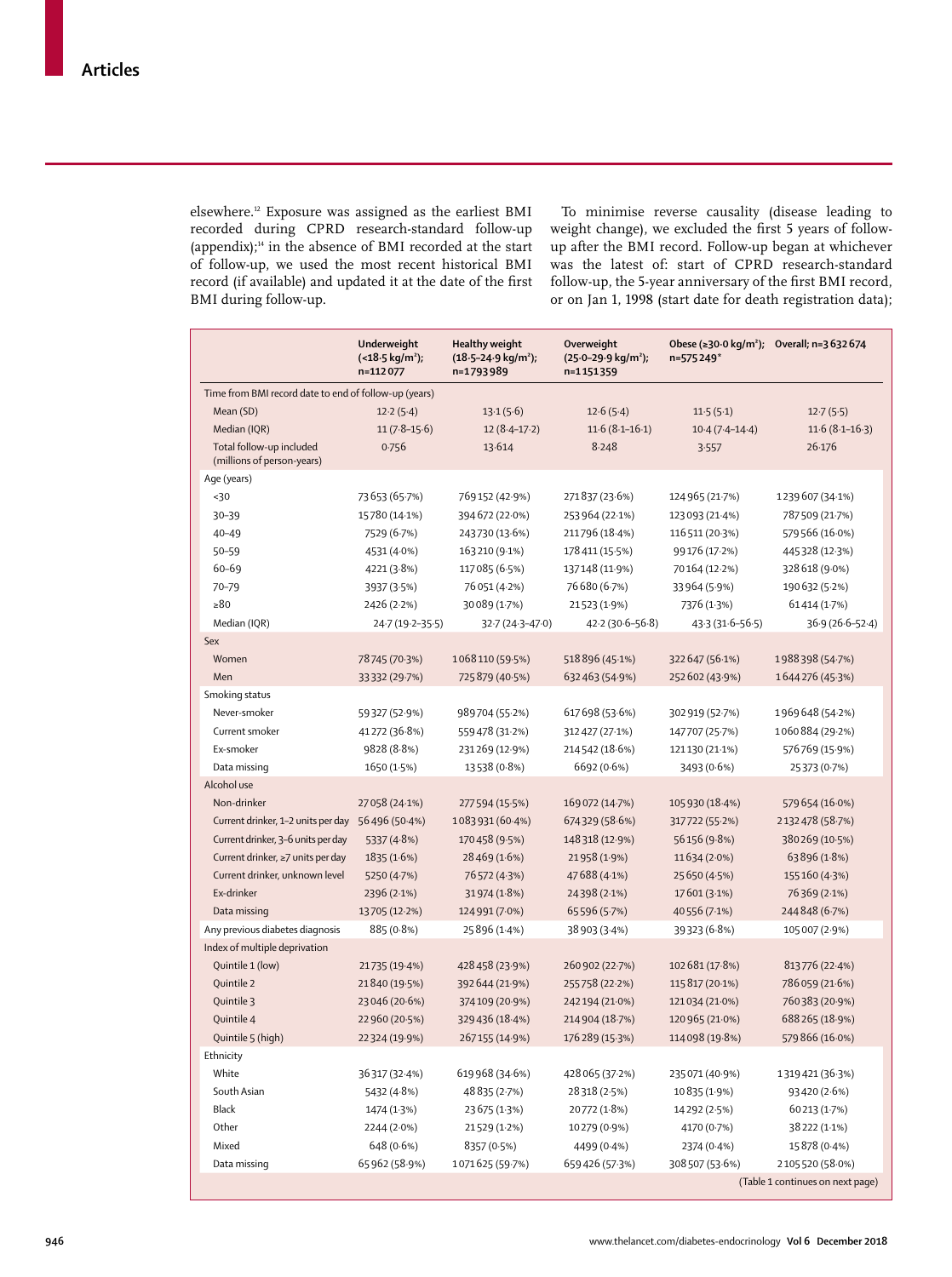|                                             | <b>Underweight</b><br>$(<18.5 \text{ kg/m}^2);$<br>n=112077 | <b>Healthy weight</b><br>$(18.5 - 24.9 \text{ kg/m}^2)$ ;<br>n=1793989 | Overweight<br>$(25.0 - 29.9 \text{ kg/m}^2)$ ;<br>n=1151359 | Obese (≥30.0 kg/m <sup>2</sup> ); Overall; n=3 632 674<br>$n=575249*$ |                  |
|---------------------------------------------|-------------------------------------------------------------|------------------------------------------------------------------------|-------------------------------------------------------------|-----------------------------------------------------------------------|------------------|
| (Continued from previous page)              |                                                             |                                                                        |                                                             |                                                                       |                  |
| Calendar year of first available BMI record |                                                             |                                                                        |                                                             |                                                                       |                  |
| $1989$                                      | 803 (0.7%)                                                  | 18480 (1.0%)                                                           | 11300 (1.0%)                                                | 4414 (0.8%)                                                           | 34997 (1.0%)     |
| 1990-94                                     | 16 549 (14.8%)                                              | 379 351 (21.1%)                                                        | 233344 (20.3%)                                              | 83708 (14.6%)                                                         | 712 952 (19.6%)  |
| 1995-99                                     | 22241 (19.8%)                                               | 400716 (22.3%)                                                         | 252260 (21.9%)                                              | 111507 (19.4%)                                                        | 786724 (21.7%)   |
| 2000-04                                     | 28 235 (25.2%)                                              | 416 163 (23.2%)                                                        | 279589 (24.3%)                                              | 153742 (26.7%)                                                        | 877729 (24.2%)   |
| 2005-09                                     | 36 201 (32.3%)                                              | 479 627 (26.7%)                                                        | 311622 (27.1%)                                              | 181477 (31.5%)                                                        | 1008 927 (27.8%) |
| $\geq 2010$                                 | 8048 (7.2%)                                                 | 99 652 (5.6%)                                                          | 63244 (5.5%)                                                | 40401 (7.0%)                                                          | 211345 (5.8%)    |

Data are n (%), mean (SD), or median (IQR). \*Among 575249 obese individuals, 405005 (70·4%), had obesity class 1 (BMI 30–34·9 kg/m²), 121891 (21·2%) had obesity class 2 (BMI 35–39·9 kg/m²), and 48353 (8·4%) had obesity class 3 (BMI ≥40 kg/m²). A further breakdown of these characteristics by sex as well as BMI category is given in the appendix. Characteristics are at the time of the first BMI record used in study where applicable; smoking was assigned by use of the record from same date as the BMI record or within 1 year before where available (for 3000050 [83%] patients), or by use of the nearest record in year after the BMI record (160790 [4%]), or by use of the nearest record >1 year before the BMI record (285817 [8%]), or by use of the nearest record >1 year after the BMI record (160427 [4%]); a similar algorithm was used for alcohol; for ethnicity, the earliest available record was used.

Table 1: Characteristics of study population at the time of BMI measure by WHO BMI category,<sup>19</sup> restricted to individuals with follow-up available from **5 years after the BMI record**



*Figure 1:* **All-cause mortality and Level 1 cause-specific mortality outcomes in total study population (A) and in never-smokers only (B)**

We used a three-level hierarchical classification of causes of death as used by the Global Burden of Diseases, Injuries, and Risk Factors Study.<sup>16</sup> All Level 1 outcomes (communicable diseases, non-communicable diseases, and injuries and external causes) were studied. 5-year exclusion period applied for person-time and events after a BMI record. Dashed vertical lines represent WHO BMI category thresholds of 18·5 kg/m² (underweight to healthy), 25 kg/m² (healthy weight to overweight), and 30 kg/m² (overweight to obese). Estimates adjusted for age at BMI record, deprivation, calendar year, diabetes, alcohol status, and smoking (all as defined at date of BMI measure) and stratified for sex. The p values for overall association and p values for non-linearity were less than 0·0001 for all outcomes, in both full and never-smoker populations. HR=hazard ratio.

follow-up ended at death or on March 8, 2016 (end date for death registration data).

The outcomes were all-cause mortality and causespecific mortality based on the International

Classification of Diseases, 10th revision (ICD-10) code recorded as the underlying cause of death. We used a three-level hierarchical classification of causes of death as used by the Global Burden of Diseases, Injuries, and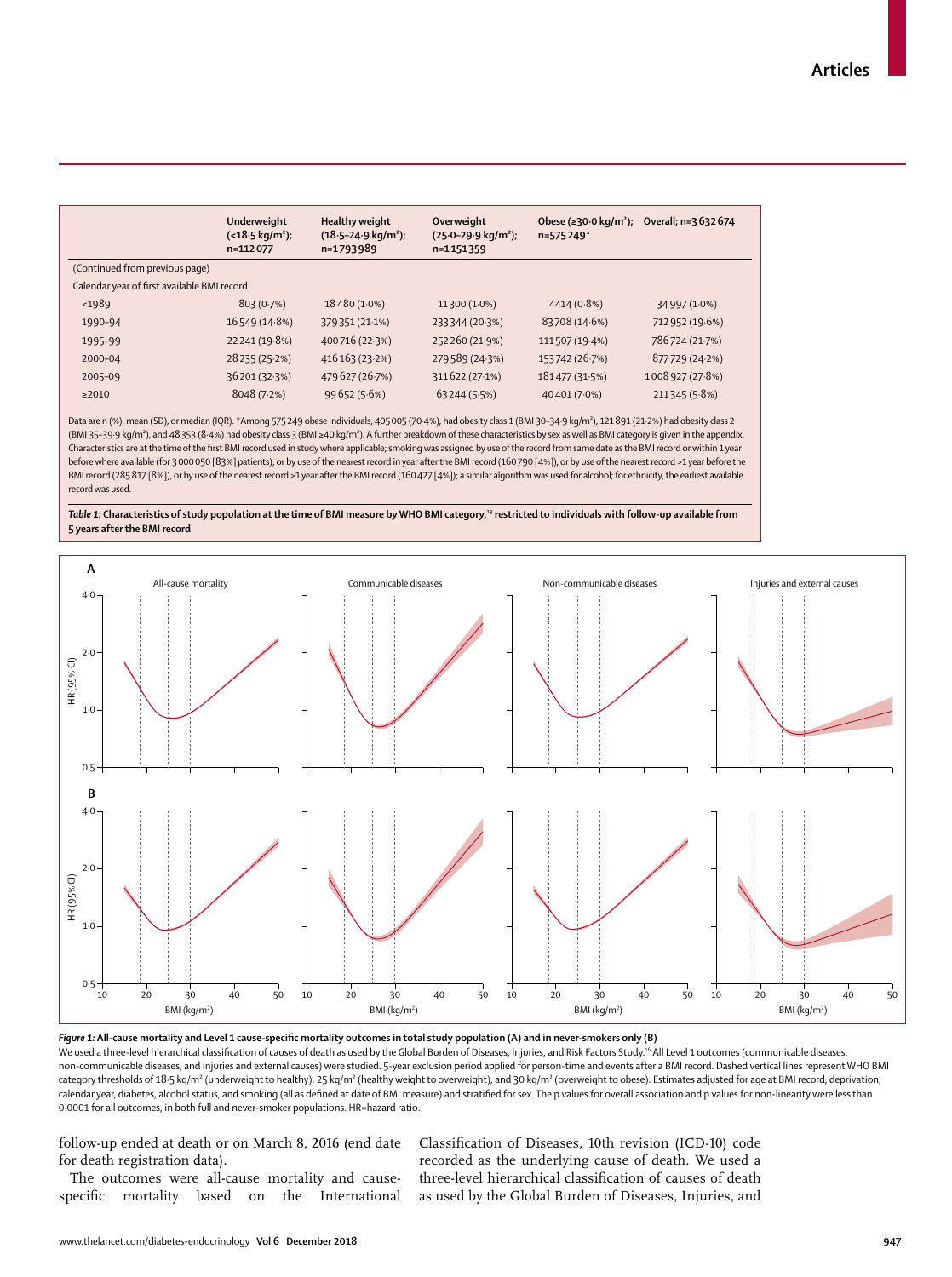|                                                     | <b>BMI</b> change<br>point, kg/m <sup>2</sup><br>(95% CI) | HR per 5 kg/m <sup>2</sup> BMI<br>increase below<br>change point*<br>(95% CI) | HR per 5 kg/m <sup>2</sup> BMI<br>increase above<br>change point<br>(95% CI) |  |
|-----------------------------------------------------|-----------------------------------------------------------|-------------------------------------------------------------------------------|------------------------------------------------------------------------------|--|
| All-cause mortality                                 | $25(25-25)$                                               | $0.81(0.80 - 0.82)$                                                           | $1.21(1.20-1.22)$                                                            |  |
| Level 1 outcomes                                    |                                                           |                                                                               |                                                                              |  |
| Communicable diseases                               | $26(26-26)$                                               | $0.73(0.71 - 0.76)$                                                           | $1.28(1.24 - 1.31)$                                                          |  |
| Non-communicable diseases                           | $25(25-25)$                                               | $0.83(0.81 - 0.84)$                                                           | $1.22(1.21-1.23)$                                                            |  |
| Injuries and external causes                        | $27(26-28)$                                               | $0.75(0.71 - 0.80)$                                                           | $1.10(1.04-1.17)$                                                            |  |
| Level 2 outcomes (ICD-10 chapters/codes)            |                                                           |                                                                               |                                                                              |  |
| Cancers (C)                                         | $21(20-25)$                                               | $0.88(0.80 - 0.97)$                                                           | $1.13(1.12 - 1.14)$                                                          |  |
| Blood and endocrine (D50-89, E)                     | $22(22-29)$                                               | $0.43(0.35 - 0.54)$                                                           | $1.42(1.37 - 1.48)$                                                          |  |
| Mental and behavioural (F)                          | $24(21-25)$                                               | $0.31(0.22 - 0.44)$                                                           | $1.05(0.86 - 1.27)$                                                          |  |
| Neurological (G)                                    | $26(25-27)$                                               | $0.68(0.66 - 0.70)$                                                           | $0.98(0.96 - 1.01)$                                                          |  |
| Cardiovascular (I)                                  | $25(25-25)$                                               | $0.89(0.87 - 0.91)$                                                           | $1.29(1.27-1.30)$                                                            |  |
| Respiratory (J23-99)                                | $25(24-25)$                                               | $0.53(0.50-0.56)$                                                             | $1.25(1.21-1.29)$                                                            |  |
| Liver cirrhosis (K70-3/71-7/74-3-6)                 | $23(22-27)$                                               | $0.75(0.48 - 1.16)$                                                           | $1.44(1.33 - 1.55)$                                                          |  |
| Digestive (K, excluding cirrhosis)                  | $24(22-25)$                                               | $0.79(0.72 - 0.86)$                                                           | $1.32(1.28-1.36)$                                                            |  |
| Musculoskeletal (M)                                 | $24(24-25)$                                               | $0.45(0.39 - 0.53)$                                                           | $1.23(1.15-1.32)$                                                            |  |
| Urogenital (N)                                      | $25(24-25)$                                               | $0.84(0.77-0.93)$                                                             | $1.45(1.39-1.51)$                                                            |  |
| Accident, transport-related (V)                     | $NA*$                                                     | $1.00(0.90 - 1.11)$                                                           |                                                                              |  |
| Accident, excluding transport (W/X00-59)            | $27(26-28)$                                               | $0.71(0.66 - 0.77)$                                                           | $1.17(1.09-1.26)$                                                            |  |
| Self-harm and interpersonal violence<br>$(X60-Y09)$ | $NA*$                                                     | $0.87(0.80 - 0.94)$                                                           |                                                                              |  |

HR=hazard ratio. ICD-10=International Classification of Diseases, 10th revision. NA=not available. \*For transport-related accidents, and self-harm and interpersonal violence, there was little or no evidence against linearity (figure 2) so a single linear effect without change point was estimated.

*Table 2:* **Estimated change points in the association between BMI and mortality among never-smokers, and associations with mortality below and above the change point, from piecewise two-line models for the 5-year post-BMI exclusion period**

> Risk Factors Study.16 We studied all Level 1 outcomes (communicable diseases, non-communicable diseases, and injuries and external causes); all Level 2 noncommunicable disease outcomes (high-level disease groupings such as cancer and cardiovascular disease), and selected Level 3 outcomes (specific disease and injury types, such as lung cancer and heart failure) that were either common causes of death in the UK, $\sigma$  or were a priori expected to have important associations with BMI (the full list of outcomes with ICD codes is provided in the appendix).

## **Statistical analysis**

Cox regression models with an age timescale were fitted for all-cause mortality and for each cause-specific mortality outcome, censoring deaths from competing causes.<sup>18</sup> BMI was initially fitted in WHO categories.<sup>19</sup> then in finer BMI categories as used by the Global BMI Mortality Collaboration (to aid comparison with work based on this classification),<sup>4</sup> and then as a restricted cubic spline (smooth curve). Fully adjusted models were stratified by sex and adjusted for baseline age, smoking, alcohol use, diabetes, index of multiple deprivation (a measure of socioeconomic status<sup>20</sup>), and calendar period. We excluded individuals with missing

smoking status  $(n=25373 \mid 0.7\%)$  or alcohol status (n=244 848 [6·7%]). Further details about parametrisation of covariates are provided in the appendix. Simpler linear or piecewise-linear models were next fitted for the Level 1 and Level 2 outcomes to quantify associations: where there was evidence of non-linearity, a two-line piecewise linear model with a single change point was estimated by trying all possible values for the change point and choosing the value with highest likelihood.

We fitted interactions to investigate effect modification by sex, current age, smoking, index of multiple deprivation quintile, and (among those with available data) ethnicity. To quantify absolute effects, we estimated the expected age of death for men and women aged 40 years by BMI category using a simplified Poisson model including BMI category, age, sex, and interactions between these variables. Age 40 years was chosen as this was the approximate median age at entry and there were few deaths at younger ages; full details of the methods are provided in the appendix. Population attributable fractions were calculated by combining hazard ratios (HRs) from the nine-category BMI model with observed deaths in each BMI category.<sup>21</sup> Cumulative incidences of mortality from cardiovascular disease, cancer, neurological causes, and respiratory causes were also calculated by BMI category by use of competing risks methods.<sup>18</sup>

# **Sensitivity analyses**

First, we varied the amount of initial follow-up time after the BMI record that was excluded between 0 years and 10 years; in the primary analysis the first 5 years were excluded to minimise reverse causality. Second, we excluded individuals with prevalent cancer or cardiovascular disease at the start of follow-up for those respective mortality outcomes, to further explore possible reverse causality; we also excluded individuals with previous chronic obstructive pulmonary disorder from the respiratory mortality analysis; dementia or Alzheimer's disease from the neurological mortality analysis; and depression, bipolar disorder, or schizophrenia from the analyses of deaths from mental and behavioural causes and from self-harm and interpersonal violence. Third, we considered alternative non-linear parametrisations of BMI—namely, very fine categories of 1 kg/m² width (18·0–18·9 kg/m², 19·0–19·9 kg/m², and so on), and a two-term fractional polynomial.<sup>22</sup> Fourth, we adjusted for ethnicity where such data were available. Fifth, we dropped adjustment for diabetes, then excluded patients with diabetes entirely, in case diabetes might act as an intermediary. Sixth, we dropped BMIs recorded before the start of research-standard CPRD follow-up. Seventh, we restricted the analysis to patients who had a BMI record less than 12 months after registration (more likely because of administrative reasons rather than clinically motivated). Finally, we explored the effect of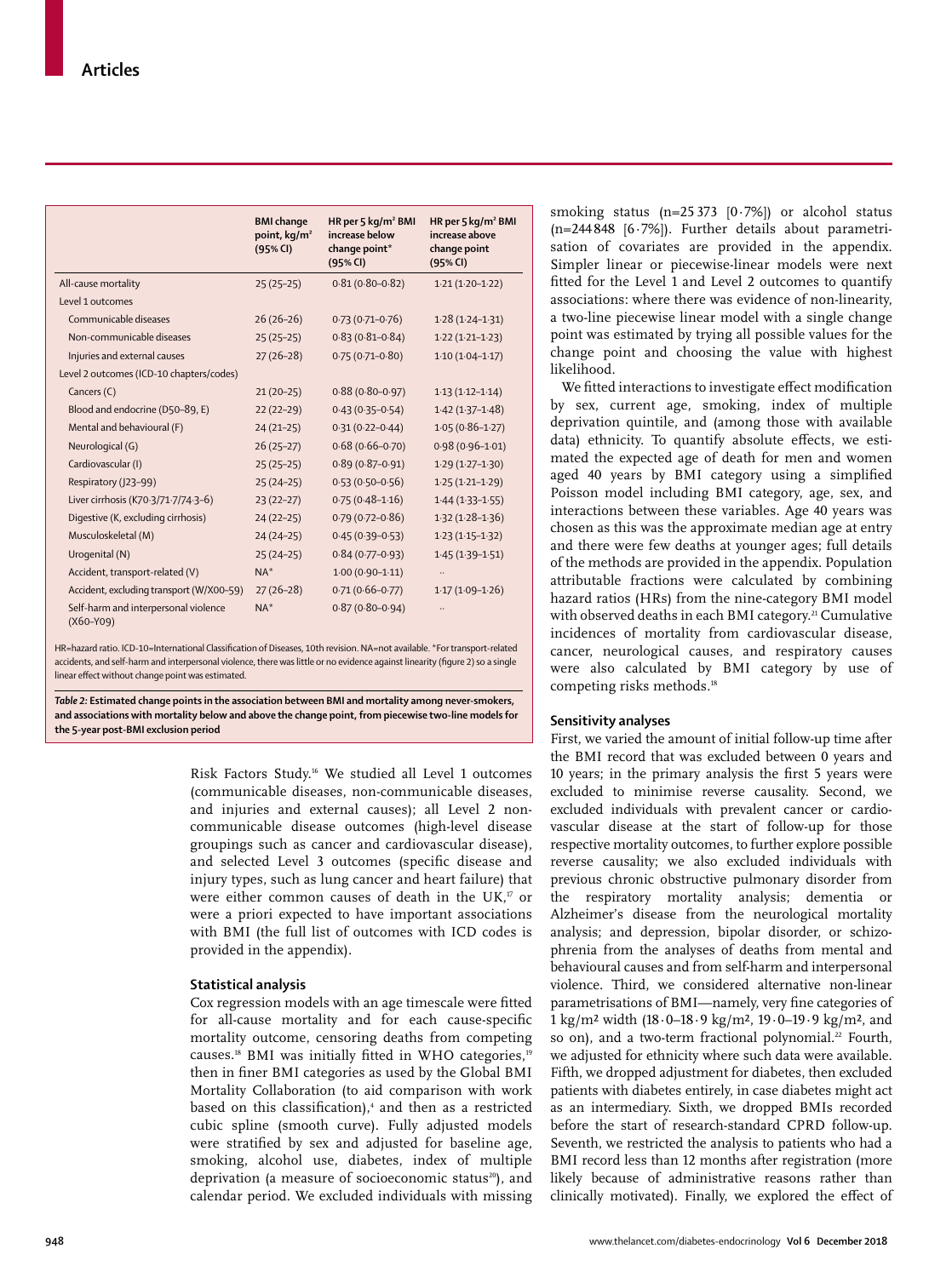

# *Figure 2:* **Association between BMI and Level 2 and Level 3 cause-specific mortality outcomes among never-smokers (organised by ICD-10 code)**

We used a three-level hierarchical classification of causes of death as used by the Global Burden of Diseases, Injuries, and Risk Factors Study.<sup>16</sup> We studied all Level 2 non-communicable disease outcomes and selected Level 3 outcomes that were either common causes of death in the UK or were a priori expected to have important associations with BMI. 5-year exclusion period applied for person-time and events after a BMI record; estimates adjusted for age, deprivation, calendar year, diabetes, alcohol status (all as defined at date of BMI measure) and stratified for sex. HR=hazard ratio. ICD-10=International Classification of Diseases, 10th revision.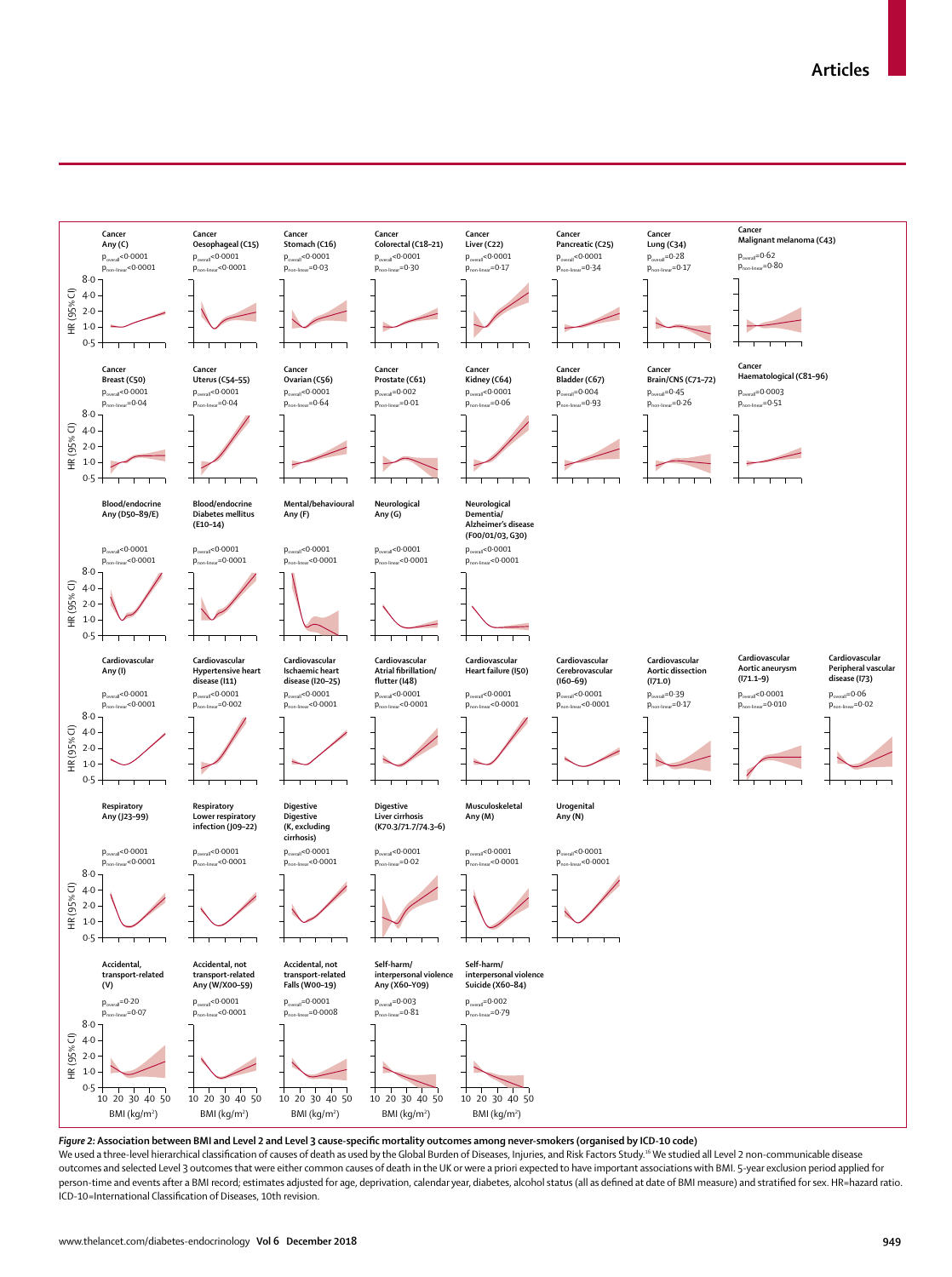missing BMI by restricting analyses to more recent calendar periods in which BMI completeness was higher.

# **Role of the funding source**

The sponsor had no role in study design, data collection, data analysis, data interpretation, or writing of the report. The corresponding author had full access to all the data in the study and had final responsibility for the decision to submit for publication.

# **Results**

Of data from 8 093 746 individuals from CPRD practices in England, 3 632 674 were included in the study after excluding data from individuals with no linked mortality data, BMI data, or BMI data outside of the plausible range (15–50 kg/m²), and from individuals followed up for less than 5 years after BMI measure (appendix). Of individuals included in the study, 1 969 648 were neversmokers. 367 512 deaths were observed (188 057 among never-smokers; table 1; appendix). A positive association was observed between age and BMI (median age 25 years in underweight individuals, 33 years in healthy-weight individuals, 42 years in overweight individuals, and 43 years in obese individuals), in keeping with expected



*Figure 3:* **Association between BMI and all-cause mortality among never-smokers, by sex (A) and age (B)**

5-year exclusion period applied for person-time and events after a BMI record; estimates adjusted for age, deprivation, calendar year, diabetes, and alcohol status (all as defined at date of BMI measure) and stratified by sex. HR=hazard ratio.

trends;<sup>23</sup> 70 $\cdot$  3% of underweight individuals were women, whereas 56·1% of obese individuals were men (table 1).

Associations between BMI and mortality were J-shaped for all-cause, communicable, and non-communicable disease mortality. For injuries and external causes, a marked increase in risk was observed at low BMIs, but minimal elevation in risk at higher BMIs (figure 1). Restriction to never-smokers slightly attenuated the association at low BMIs for all these outcomes (figure 1) and also for cancer mortality (appendix). The nadir for all-cause mortality risk among never-smokers was estimated from piecewise linear models to be at a BMI of 25 kg/m² (table 2).

Estimated associations between BMI and more specific mortality outcomes are shown from non-linear spline models (figure 2) and from linear and piecewise linear models (table 2) in never-smokers (analagous results in the full study population including smokers are provided in the appendix). For 11 of 13 Level 2 mortality outcomes, there was evidence of non-linearity, with two main patterns seen: for eight outcomes (cancer, cardiovascular, respiratory, blood/endocrine, liver cirrhosis, other digestive, musculoskeletal, and urogenital causes), we estimated the mortality risk to reach a nadir at BMIs in the range of  $21-25 \text{ kg/m}^2$ , with inverse associations below, and positive associations above, although the magnitude of associations varied; for three outcomes (mental and behavioural, neurological, and accidental [non-transport-related]), we found inverse associations below a BMI of 24–27 kg/m², with little evidence of association at higher BMIs. We estimated a linear inverse association between BMI and deaths from self-harm and interpersonal violence (HR 0·87 per 5 kg/m² increase; 95% CI 0·80–0·94); we found no evidence of association between BMI and deaths from transport-related accidents.

The overall pattern of association between BMI and cardiovascular death was similar for most Level 3 cardiovascular outcomes but was more muted for cerebrovascular deaths (figure 2). Broadly positive associations were observed between BMI and 12 of 15 site-specific cancer mortality outcomes, with evidence of non-linearity for oesophageal, stomach, uterus, prostate, and kidney cancers, generally reflecting a weak association at the lowest BMIs, although for oesophageal cancer there was a J-shaped association. BMI was not associated with deaths from lung cancer, brain or CNS cancer, or malignant melanoma.

Results from categorical BMI models are in the appendix.

High BMI was more strongly associated with overall and cardiovascular mortality in men than in women (figure 3; appendix). Most associations between BMI and mortality were attenuated at older ages (figure 3; appendix). In a post-hoc analysis we estimated the nadir of all-cause mortality risk to be 23  $kg/m^2$  at age younger than 70 years, rising to 25 kg/m<sup>2</sup> at age 70 years and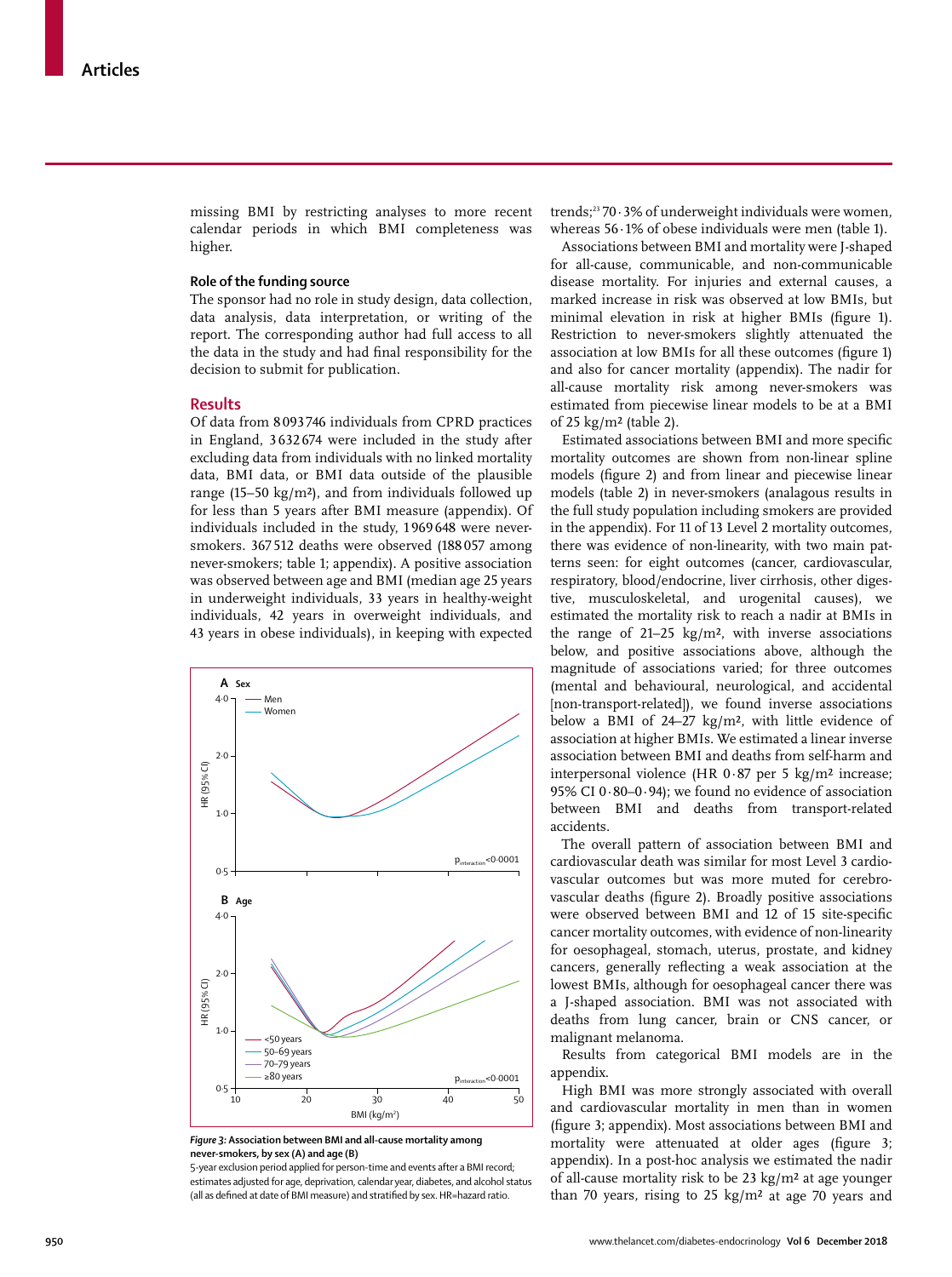older. We found no evidence of effect modification by deprivation (appendix). Investigation of effect modification by ethnicity was limited by low power and we only considered all-cause mortality; despite some difference in the observed patterns by ethnicity, particularly at low BMI, there was insufficient evidence to rule out chance variation (appendix).

The expected age of death for a 40-year-old neversmoker with healthy weight was 82·2 years for men and 84·3 years for women (table 3). Underweight, overweight, and obesity were all associated with reductions in these life expectancies: obesity overall was associated with shortening of life expectancy by 4·2 years in men and by 3·5 years in women; class 3 obesity was associated with shortening of life expectancy by 9·1 years in men and by 7·7 years in women.

Assuming causality, we estimated that 4·3% of all deaths might be attributable to obesity, and 5·5% to overweight including obesity (appendix). Cumulative incidences of cause-specific mortality outcomes by BMI are shown in the appendix.

Exclusion of more initial follow-up time attenuated inverse associations at low BMI for most outcomes; exclusion of prevalent disease gave similar results to exclusion of early person-time (appendix). Other sensitivity analyses made little difference to estimated associations between BMI and mortality (appendix).

# **Discussion**

We observed a J-shaped association between BMI and allcause mortality, with lowest mortality at 25 kg/m². BMI was associated with mortality risk from every main category of cause except for transport-related accidents. There were three broad patterns of association: for cancer, cardiovascular, respiratory, blood and endocrine, digestive, musculoskeletal, and urogenital causes of death, we found J-shaped associations with nadirs at 21–25 kg/m², and varying magnitudes of association; for mental and behavioural, neurological, and accidental (non-transport-related) causes, BMI was inversely associated with mortality up to  $24-27$  kg/m<sup>2</sup> with little association above this point; and BMI was inversely and linearly associated with deaths from self-harm and interpersonal violence. Associations between high BMI and several mortality outcomes attenuated with age and were stronger in men than in women. Obesity was associated with a 4·2-year reduction in remaining life expectancy for a male 40-year-old never-smoker and a 3·5-year reduction for a female 40-year-old never smoker, when compared with individuals of healthy weight, with longest reductions in life expectancy estimated for the most severely obese (class 3) individuals; underweight was associated with a reduction in life expectancy of more than 4 years.

The J-shaped association we observed between BMI and all-cause mortality was consistent with results from some major studies,<sup>2,4</sup> but others have estimated a

|                                                   | Men                                                 |                                            | Women                                               |                                            |
|---------------------------------------------------|-----------------------------------------------------|--------------------------------------------|-----------------------------------------------------|--------------------------------------------|
|                                                   | Expected age<br>of death at age<br>40 years (years) | Reduction in<br>life expectancy<br>(years) | Expected age of<br>death at age<br>40 years (years) | Reduction in<br>life expectancy<br>(years) |
| Underweight $\left($ < 18.5 kg/m <sup>2</sup> )   | 77.9                                                | 4.3                                        | 79.8                                                | 4.5                                        |
| Healthy weight $(18.5-24.9 \text{ kg/m}^2)$       | 82.2                                                |                                            | $84-3$                                              | $\cdot$ .                                  |
| Overweight (25.0-29.9 kg/m <sup>2</sup> )         | 81.2                                                | $1-0$                                      | 83.5                                                | 0.8                                        |
| Obese (all, $\geq$ 30.0 kg/m <sup>2</sup> )       | 78.0                                                | $4-2$                                      | 80.9                                                | 3.5                                        |
| Obese class 1 (30.0-34.9 kg/m <sup>2</sup> )      | 78.7                                                | $3-4$                                      | 81.9                                                | 2.4                                        |
| Obese class 2 (35.0–39.9 kg/m <sup>2</sup> )      | 76.2                                                | 5.9                                        | 79.6                                                | $4-7$                                      |
| Obese class $3$ ( $\geq$ 40.0 kg/m <sup>2</sup> ) | 73.1                                                | $9-1$                                      | 76.6                                                | 7.7                                        |

Expected age of death at age 40 years estimated from a Poisson model for overall survival with six-category BMI variable, 5-year age bands, sex, and interaction terms for BMI with age at BMI, and BMI with sex (see appendix for details); estimates assume mortality observed in the study remains constant. Reduction in life expectancy is calculated as expected age of death minus expected age at death in the healthy weight category.

Table 3: Expected age at death for a never-smoker aged 40 years by WHO BMI category,<sup>19</sup> and estimated **reduction in life expectancy compared with an individual of healthy weight**

reduced risk among overweight individuals compared with those of healthy weight.<sup>6</sup> Reverse causality and residual confounding (in particular by smoking) might partly explain the discrepant results between studies; associations between overweight and mortality are attenuated in studies with short follow-up, or in studies that include smokers.2 We also observed clear heterogeneity in the associations between BMI and different causes of death, and strong interactions with age, meaning that the association of all-cause mortality with BMI in any individual study will be affected by the age and cause-of-death distributions in the source population.

In the absence of broad evidence summarising causespecific mortality outcomes, we did a systematic literature review and identified 67 relevant studies from 2007 to 2017 for comparison (appendix). Most studies either excluded an initial follow-up period of 1–10 years (n=20) or excluded people with previous disease (n=11), or excluded both (n=13). Most studies of overall cardiovascular mortality from similar settings found approximately J-shaped associations, consistent with our results (appendix); only a few examined more specific cardiovascular mortality outcomes. J-shaped associations were similarly seen for deaths from coronary heart disease and heart failure, and, in some studies, for cerebrovascular deaths;<sup>4,5</sup> however, more modest associations between BMI and cerebrovascular death were also observed, as in the present analysis.24 Ischaemic and haemorrhagic stroke were rarely distinguished, despite their potentially different associations with BMI.<sup>5</sup> Most previous evidence about cancer mortality has focused on any cancer type or on breast, colorectal, lung, and prostate cancers, with less common cancers infrequently studied (appendix). Studies into prostate cancer mortality generally imposed linearity or used few BMI categories; our results suggest important non-linearity in the association, with a levelling off or reduction in risk at the highest BMIs. Various studies agreed with our finding of no association between BMI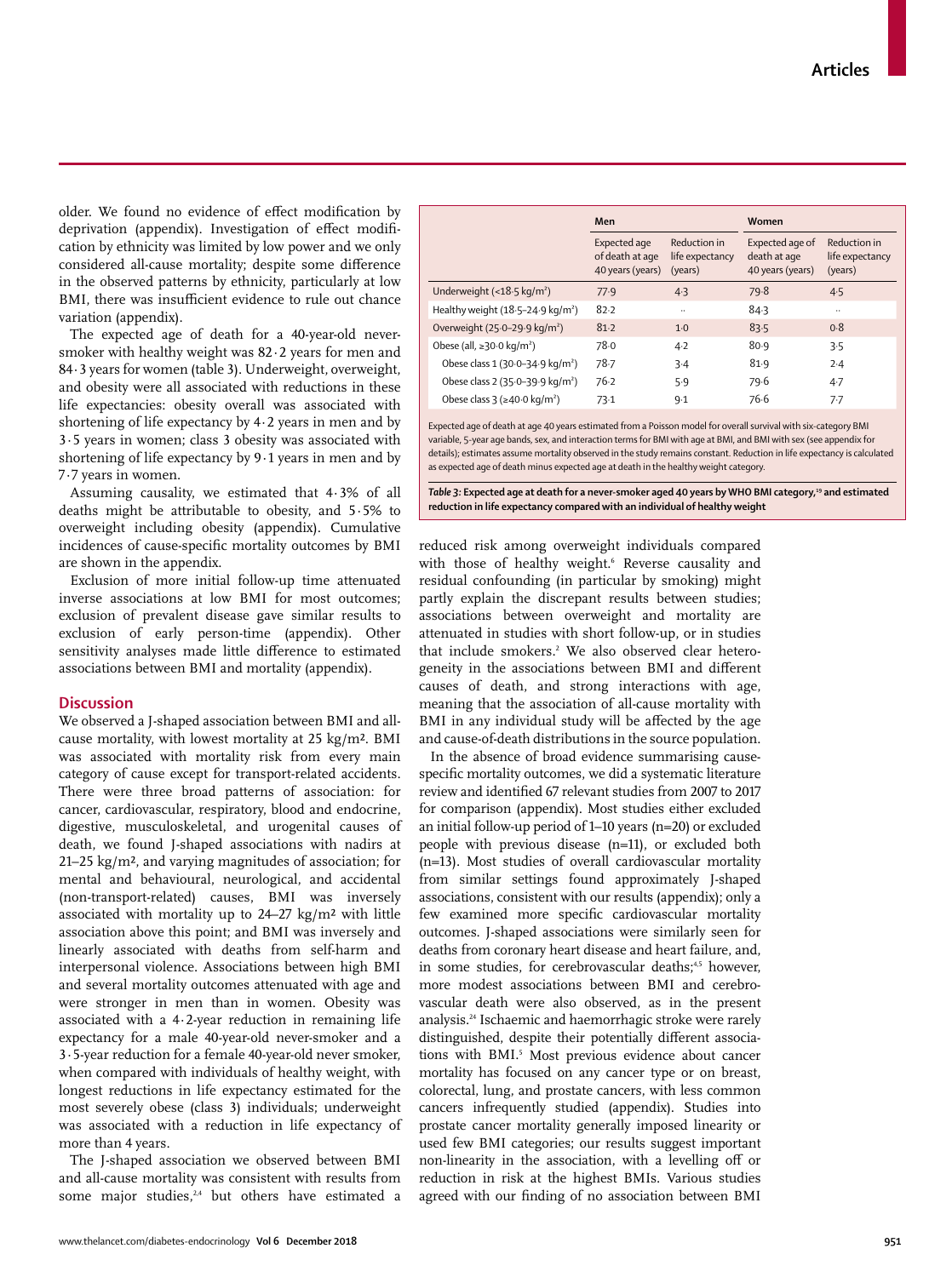and lung cancer mortality, whereas others found both strong positive and negative associations, possibly reflecting the complications of adequately accounting for smoking. Few studies looked at mortality outcomes other than those from cardiovascular disease and cancer (appendix).

The raised risks of many outcomes at low BMI, coupled with the fact that mental health conditions showed the strongest inverse associations with low BMI, might indicate pervasive effects of mental health problems on a range of outcomes, through pathways that could include poorer self-care and less access to or use of health-care services, or both. The persistence of inverse associations between BMI and deaths from self-harm and interpersonal violence even in sensitivity analyses in which follow-up was started up to 10 years after BMI recording, or when individuals with previously recorded mental illness were excluded, argues against reverse causality. However, it remains possible that depression and related diseases leading to appetite suppression even over a long time period or without a formal diagnosis could partly explain this finding. Imposing a longer period between BMI recording and study entry tended to attenuate associations between low BMI and outcomes; this might have been observed because a side-effect of this approach is to reduce the amount of person-time included at young ages, and we separately found the strongest associations between low BMI and mortality to be in younger people. The analyses stratified by age also suggested that mortality was minimised in older individuals at higher BMI, perhaps indicating increased importance of nutritional reserves in older age. This finding might suggest that healthy weight recommendations need to account for age, but further work is needed to establish whether increased weight is actually beneficial for older individuals: there is increased risk of reverse causation in older people because of the increased prevalence of most diseases, and BMI might be compromised as a measure of adiposity in the oldest individuals because of complications from loss of muscle mass.25

In this study, we systematically analysed outcomes at different levels of granularity, used consistent methodology to deal with confounding and reverse causality, and did a wide range of sensitivity analyses. A particular strength was that the size of the study allowed us to retain power while restricting analyses to never-smokers and thus minimising confounding by smoking. BMI data in the CPRD have good validity and representativeness.12 In preliminary analyses, we validated linked mortality data by comparing these with data recorded directly in primary care records; dates of death agreed to within 1 month in 97% of cases.

25% of individuals who were otherwise eligible were excluded because they had no BMI records available. This complete case analysis approach is valid provided that absence of data is conditionally independent of the outcome under study;<sup>26</sup> we considered this approach more appropriate than multiple imputation, because underweight and overweight individuals would be more likely to have their BMI recorded in primary care, contradicting the required missing at random assumption.<sup>27</sup> Several sensitivity analyses suggested that missing BMI data had little effect on our estimates: there was little change in results when analyses were restricted to more recent calendar years, despite BMI data completeness increasing from 66% to 80% in 2000–15. There might have been inaccuracies in cause of death recording. Different physicians could differently interpret the underlying cause of death, and certification of deaths in hospital could be completed by one of several doctors in a team, increasing the risk of classification errors.<sup>28</sup> Some causes of death might be particularly prone to misclassification: we noted a relatively large number of deaths attributed to pneumonia, which might have been secondary to other morbidities. Clear national guidance about certification should have helped reduce errors.<sup>28</sup> If any misclassification was unrelated to BMI, the expected impact on our analysis would be loss of power. We might also have missed deaths that were not registered in the UK because of emigration, but these are likely to represent a small proportion of deaths. We had no data about diet, physical activity, or cardiorespiratory fitness, with which we could have further explored causal pathways and confounding,<sup>29,30</sup> and we had no data about measures of adiposity other than BMI.

In conclusion, BMI had a J-shaped association with overall mortality, and BMI outside the healthy range was associated with up to several years of lost lifespan, with most of the absolute mortality burden driven by obesity (BMI  $\geq$ 30 kg/m<sup>2</sup>). However, the overall association between BMI and mortality was driven by varying associations with individual cause-specific mortality outcomes, including predominantly inverse associations for mental and behavioural, neurological, and external causes. Associations between BMI and mortality varied by age; an improved understanding of the reasons for this interaction could help inform age-specific public health recommendations.

### **Contributors**

KB had the initial idea, analysed the data, and wrote the paper. All authors contributed to study design, commenting on drafts, and revisions.

#### **Declaration of interests**

KB reports grants from the Wellcome Trust and the Royal Society, during the conduct of the study, and grants from the Medical Research Council (MRC) and British Heart Foundation, outside the submitted work. IJD reports grants from GlaxoSmithKline and owns shares in the company; and reports grants from the National Institute of Health Research and Association of the British Pharmaceutical Industry, outside the submitted work. LS reports grants from the Wellcome Trust, MRC, the National Institute for Health Research (NIHR), GlaxoSmithKline, British Heart Foundation, and Diabetes UK, outside the submitted work. LS is a trustee of the British Heart Foundation. Id-S-S and DAL declare no competing interests.

#### **Acknowledgments**

KB holds a Sir Henry Dale fellowship jointly funded by the Wellcome Trust and the Royal Society (grant number 107731/Z/15/Z).